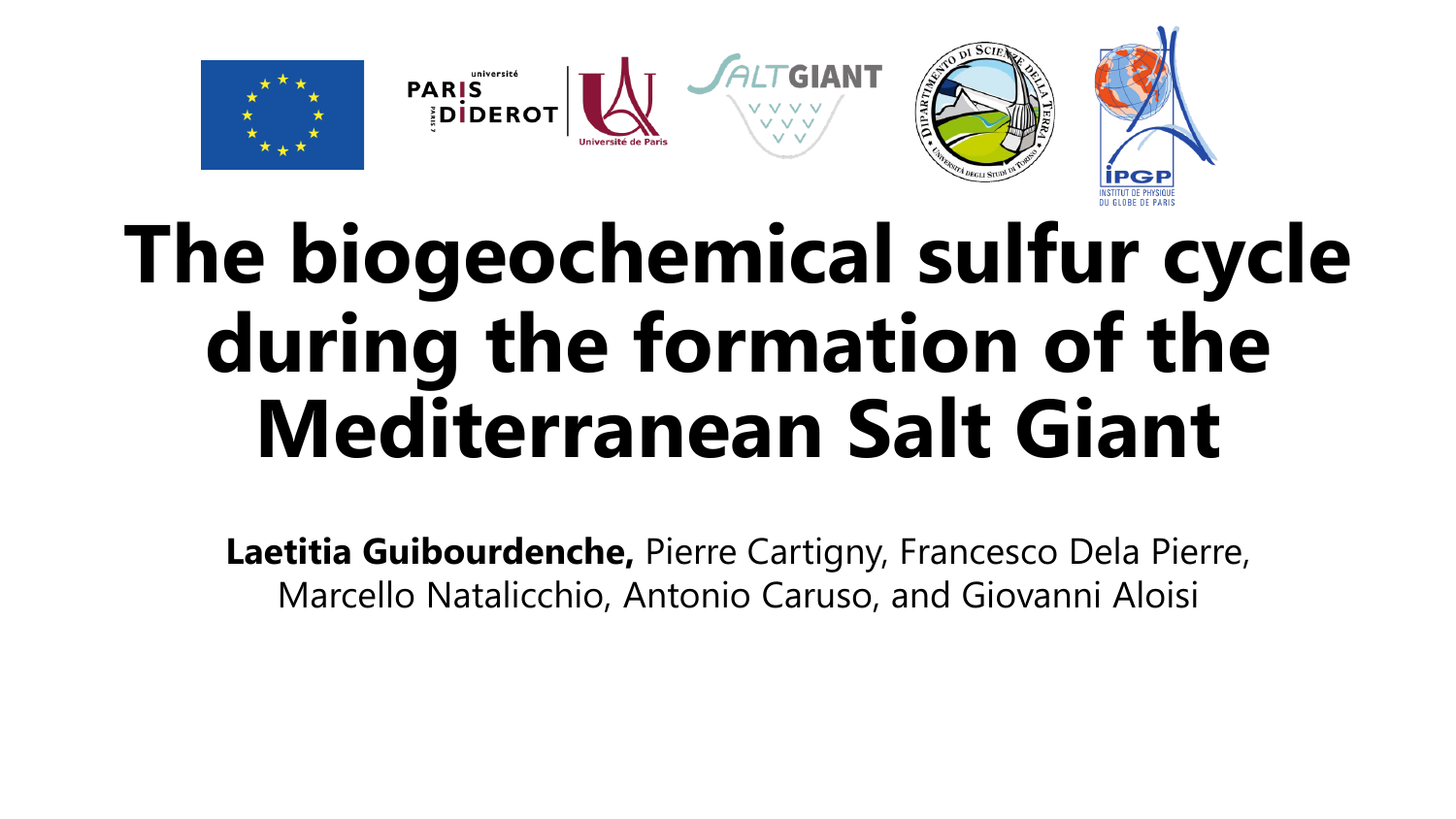### Oxygen and sulfur isotopes of sulfate (SO<sub>4</sub><sup>2-</sup>) **are sensitive to mixing and microbial processes**

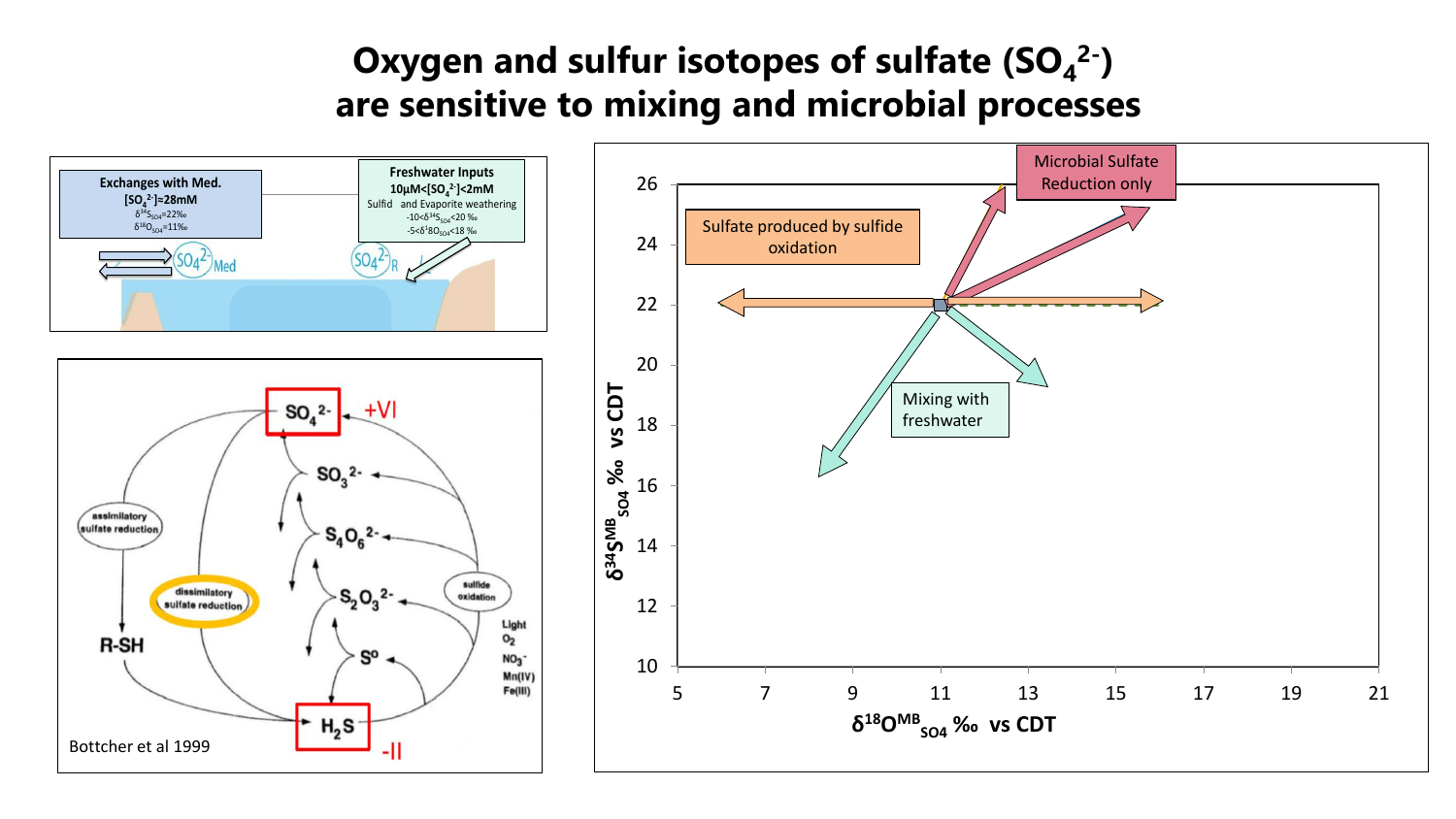#### **UPPER GYPSUM RECORD : data available from Onshore and Offshore record**

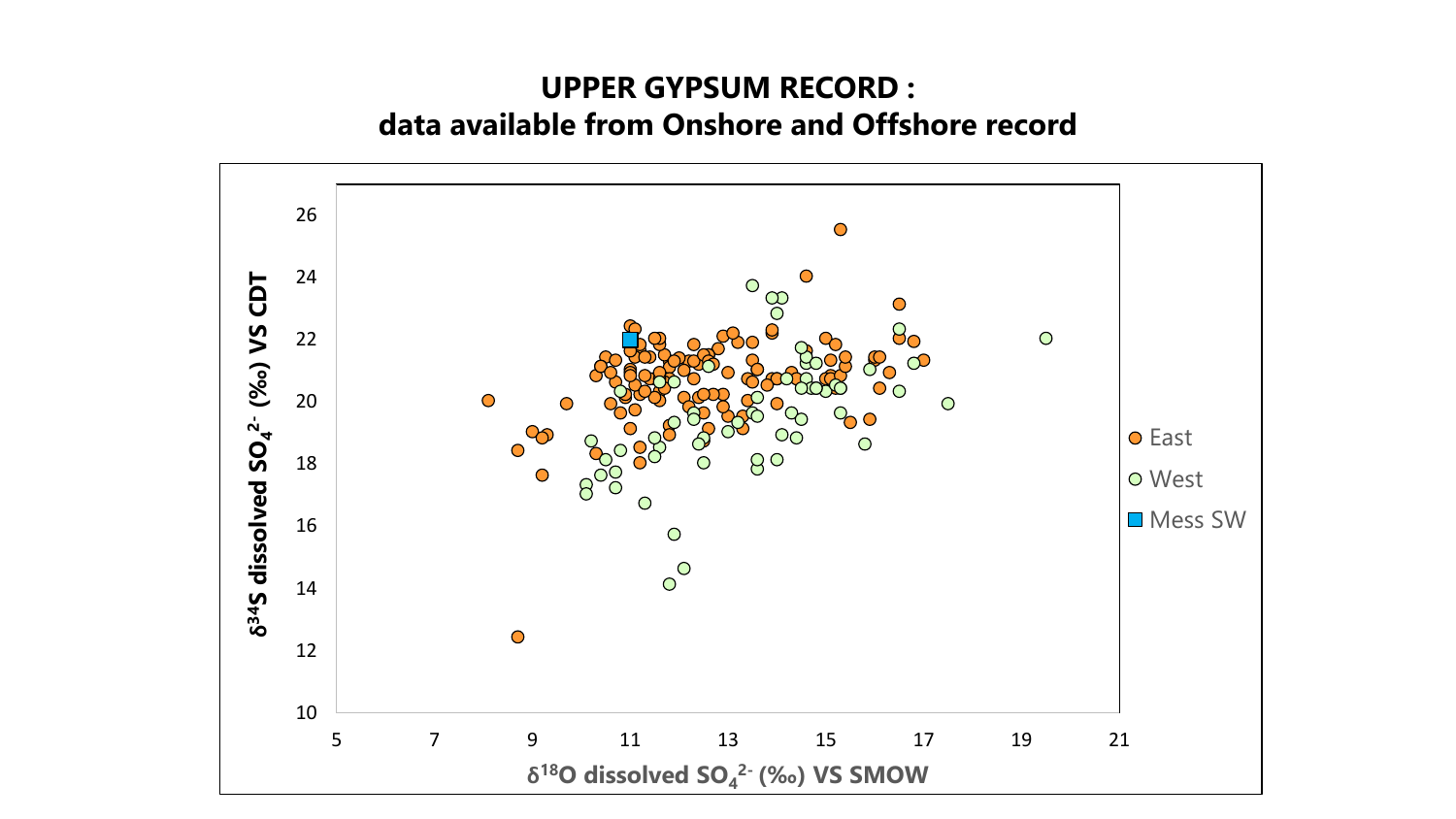## **Important informations are also hidden in sulfide-bearing minerals…**

**Gesso.** Panieri et al (2008)







Pyrite **Pyrite (FeS** (FeS<sub>2</sub>) **) analyses**